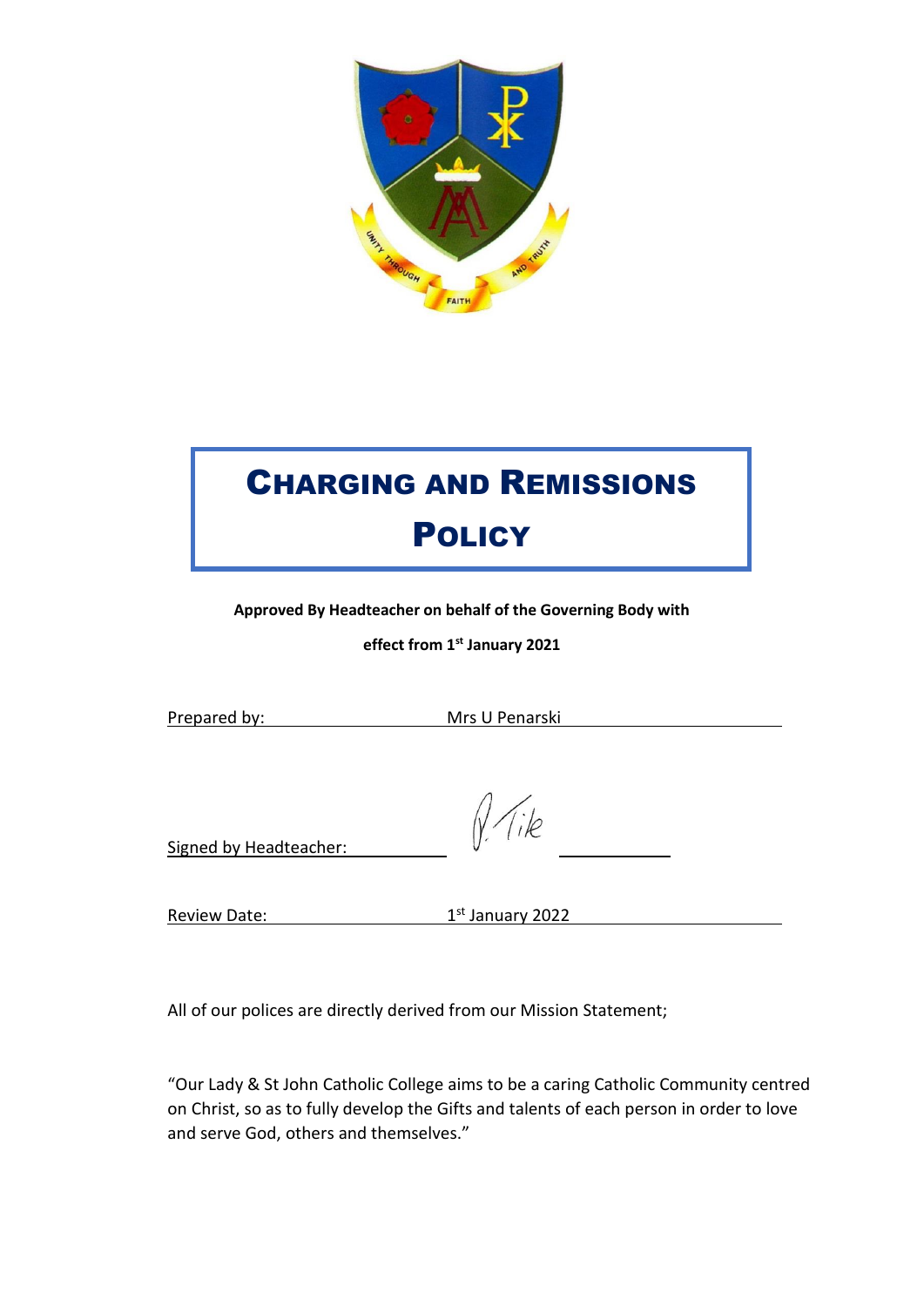## **Charges for School Activities**

The Education Act 1996 outlines the activities for which charges can be made or voluntary contributions sought. The Charges for Music Tuition Regulations 2007 provide further advice in respect of charges in this area. This policy incorporates guidance provided in the School Admissions Code.

The Education Act 1996 gives schools the discretion to charge for optional activities provided wholly or mainly out of school hours, and the right to invite voluntary contributions for the benefit of the school or in the support of any activity organised by the school whether during or outside of school hours. No charge may be made for education during school hours. School hours do not include the lunch break. School hours are:

8.25am - 2.45pm 9 (Lunch times may vary for each year group)

The Governors will operate the following policy on charges and voluntary contributions;

The school will charge in the following circumstances allowed by the Act:

#### **Music Tuition**

A charge will be made for the provision of music or vocal tuition given to pupils as individuals or in groups of an appropriate size during the school day at the request of the parent/career, except where it is given to fulfil:

- Statutory duties relating to the National Curriculum or
- Requirements specified in the syllabus for a public exam

### **There will be no charge for Looked After Children.**

The Governing Body reserve the right to cease tuition to an individual pupil where payment is not made for two consecutive terms without parent/carer advising of difficulty in payment in line with school remissions policy.

#### **Materials**

Ingredients and materials for Food Technology and Design/Technology:

• Materials will be charged for, or parents will be required to supply these, if the parents have indicated in advance a wish to own the finished product.

### **Residential Trips**

Any charge made in respect of a school trip will be set to recover the cost of the trip only; it will include no profit or provision for recovery from non-payment.

The Governing Body will ensure that if a parent/carer is unwilling or unable to pay, their child will still be given an equal chance to go on the visit. Parents/carers will be notified at the outset what the policy for allocating places on school trips will be. The school will seek to support families unable to make payment.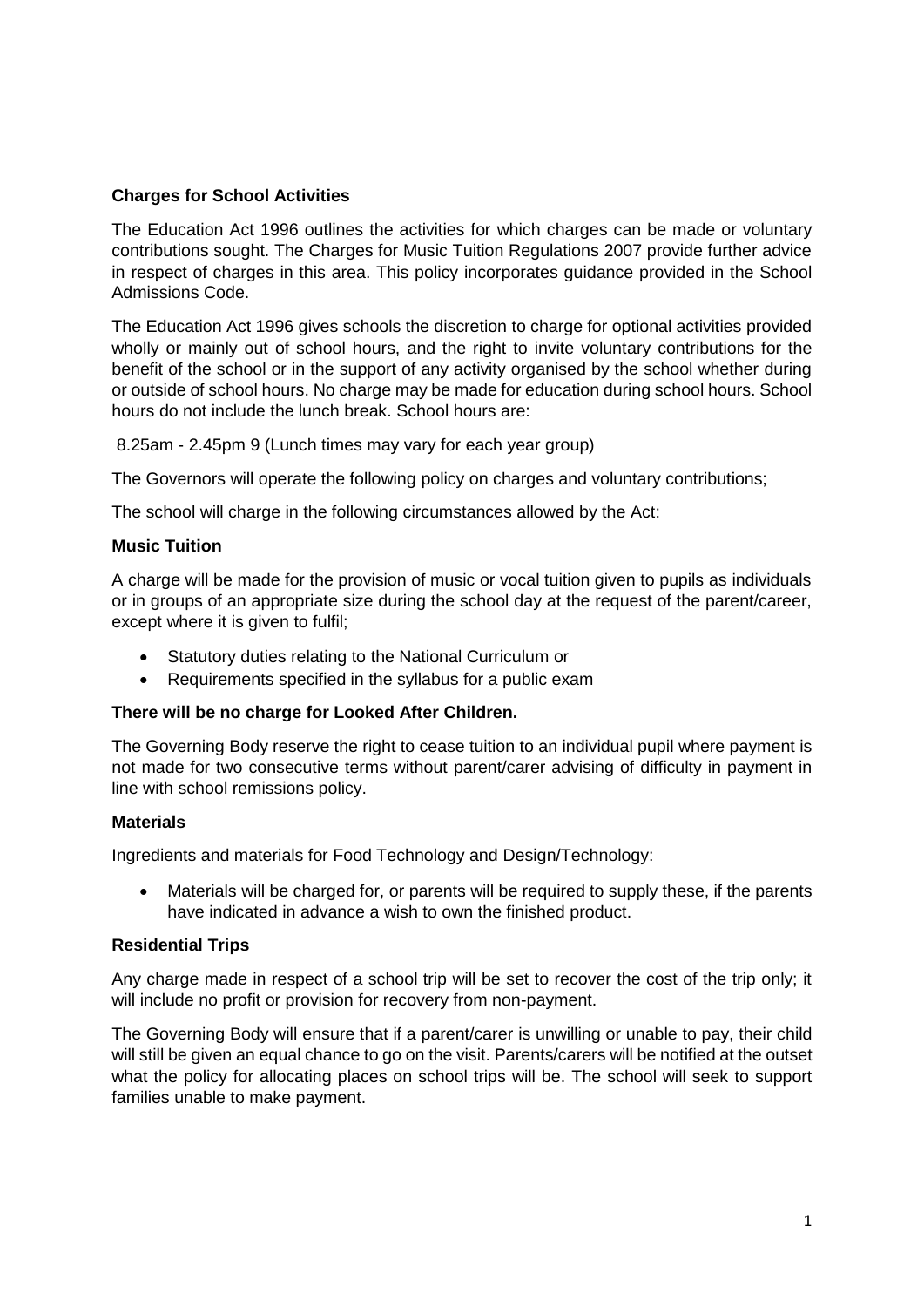# **Term-Time**

Where a residential trip takes place largely during school time, meets the requirements of the syllabus for a public examination, or is to do with the national curriculum or religious education, no charge may be made for the education or for the cost of the travel.

Charges will be made for the actual cost of board and lodging except for pupils whose parents receive;

- Income support
- Income-based Jobseekers Allowance
- Support under Part VI of the Immigration and Asylum Act 1999
- Child Tax Credit (Where working Tax Credit is not also received)
- The Guaranteed element of State Pension Credit
- An income related Employment and Support Allowance (replacement to Incapacity Benefit and Income support)

## **Outside Term-Time**

A charge will be made for a trip held outside school hours if it is not part of the National Curriculum, not part of a syllabus for a prescribed public examination that the pupil is being prepared for at the school, and not part of religious education.

Charges may be made for all of a pupil's travel costs, board and lodging costs, materials and equipment, entrance fees, non–teaching staff costs, any insurance and costs of engaging teaching staff specifically for the activity.

## **Examination Entries**

No charge will be made for examination entries except where:

• The pupil has failed to complete the preparations for the exam, within school, without a valid reason.

### *Charges will not exceed actual cost*

### **Voluntary Contributions**

Voluntary contributions will be sought from parents for activities which supplement the normal school curriculum, e.g. outings and visits which take place wholly or mainly during school hours:

Visits to the school by theatre groups and other organisations providing an educational service.

When voluntary contributions are requested, the terms of the request will clearly state:

- There is no obligation to contribute
- Pupils will not be treated differently according to whether or not their parents have made a contribution
- The proposed activity may not take place unless a substantial majority of parents contribute
- A suggested amount for a contribution to cover costs.